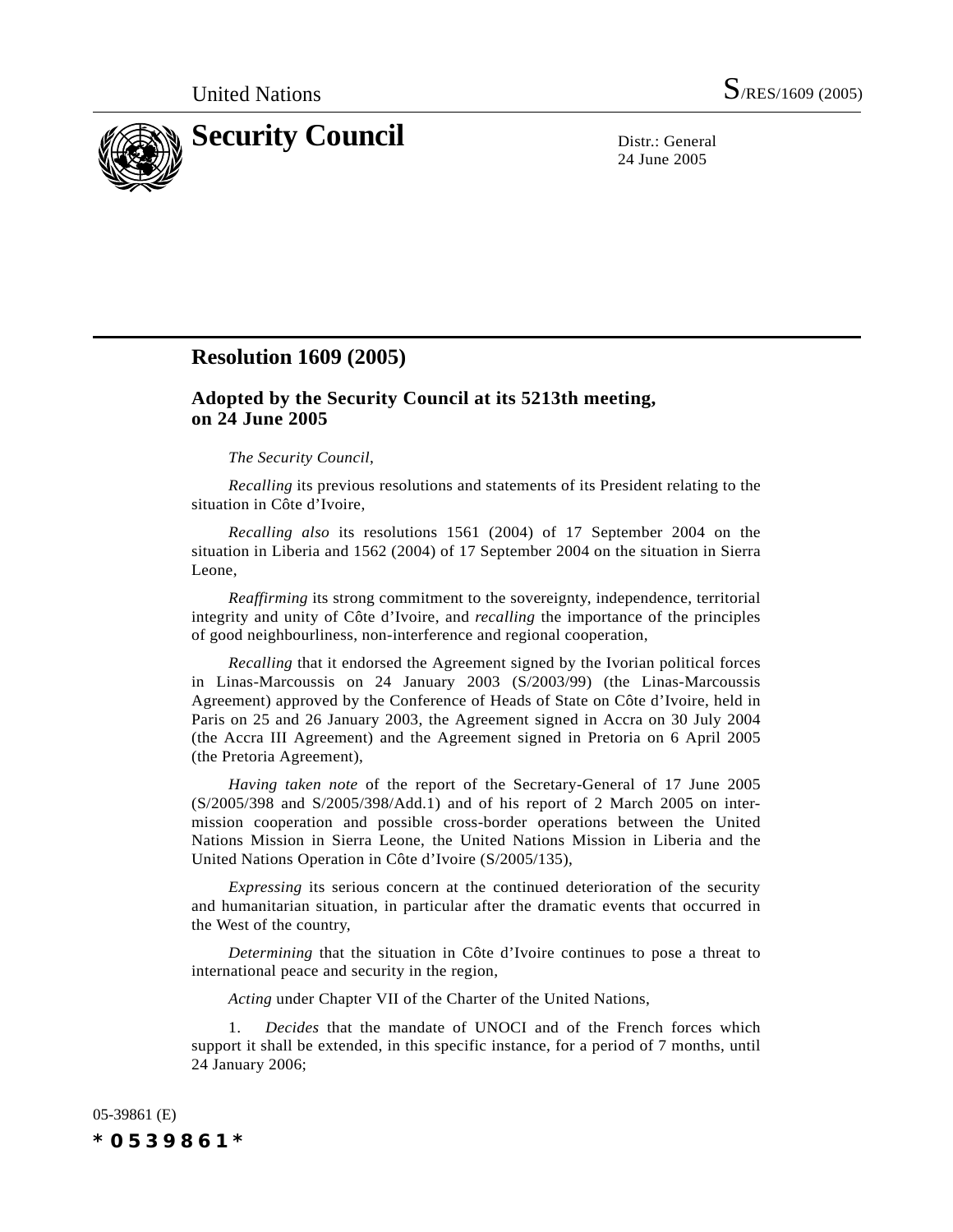2. *Decides* that UNOCI shall have the following mandate from the date of adoption of this resolution:

## *Monitoring of the cessation of hostilities and movements of armed groups*

(a) To observe and monitor the implementation of the joint declaration of the end of the war of 6 April 2005 and of the comprehensive ceasefire agreement of 3 May 2003, to prevent, within its capabilities and its areas of deployment, any hostile action, in particular within the Zone of Confidence, and to investigate violations of the ceasefire,

(b) To liaise with the National Armed Forces of Côte d'Ivoire (FANCI) and the military elements of the Forces Nouvelles in order to promote, in coordination with the French forces, the re-establishment of trust among all the Ivorian forces involved,

(c) To assist the Government of National Reconciliation in monitoring the borders, with particular attention to the situation of Liberian refugees and to any cross-border movement of combatants,

#### *Disarmament, demobilization, reintegration, repatriation and resettlement*

(d) To assist the Government of National Reconciliation in undertaking the regrouping of all the Ivorian forces involved and to assist in ensuring the security of their disarmament, cantonment and demobilization sites,

(e) To support the Government of National Reconciliation in the implementation of the national programme for the disarmament, demobilization and reintegration of combatants, paying special attention to the specific needs of women and children,

(f) To coordinate closely with the United Nations missions in Sierra Leone and in Liberia in the implementation of a voluntary repatriation and resettlement programme for foreign ex-combatants, paying special attention to the specific needs of women and children, in support of the efforts of the Government of National Reconciliation and in cooperation with the Governments concerned, relevant international financial institutions, international development organizations and donor nations,

(g) To ensure that the programmes mentioned in paragraphs (e) and (f) take into account the need for a coordinated regional approach,

(h) To secure, neutralize or destroy any weapons, ammunition or any other military materiel surrendered by the former combatants,

## *Disarmament and dismantling of militias*

(i) To assist the Prime Minister of the Government of National Reconciliation in formulating and monitoring the implementation of the Joint Operation Plan for the disarmament and dismantling of militias envisaged in article 4 of the Pretoria Agreement,

(j) To secure, neutralize or destroy all weapons, ammunition and other military materiel surrendered by militias,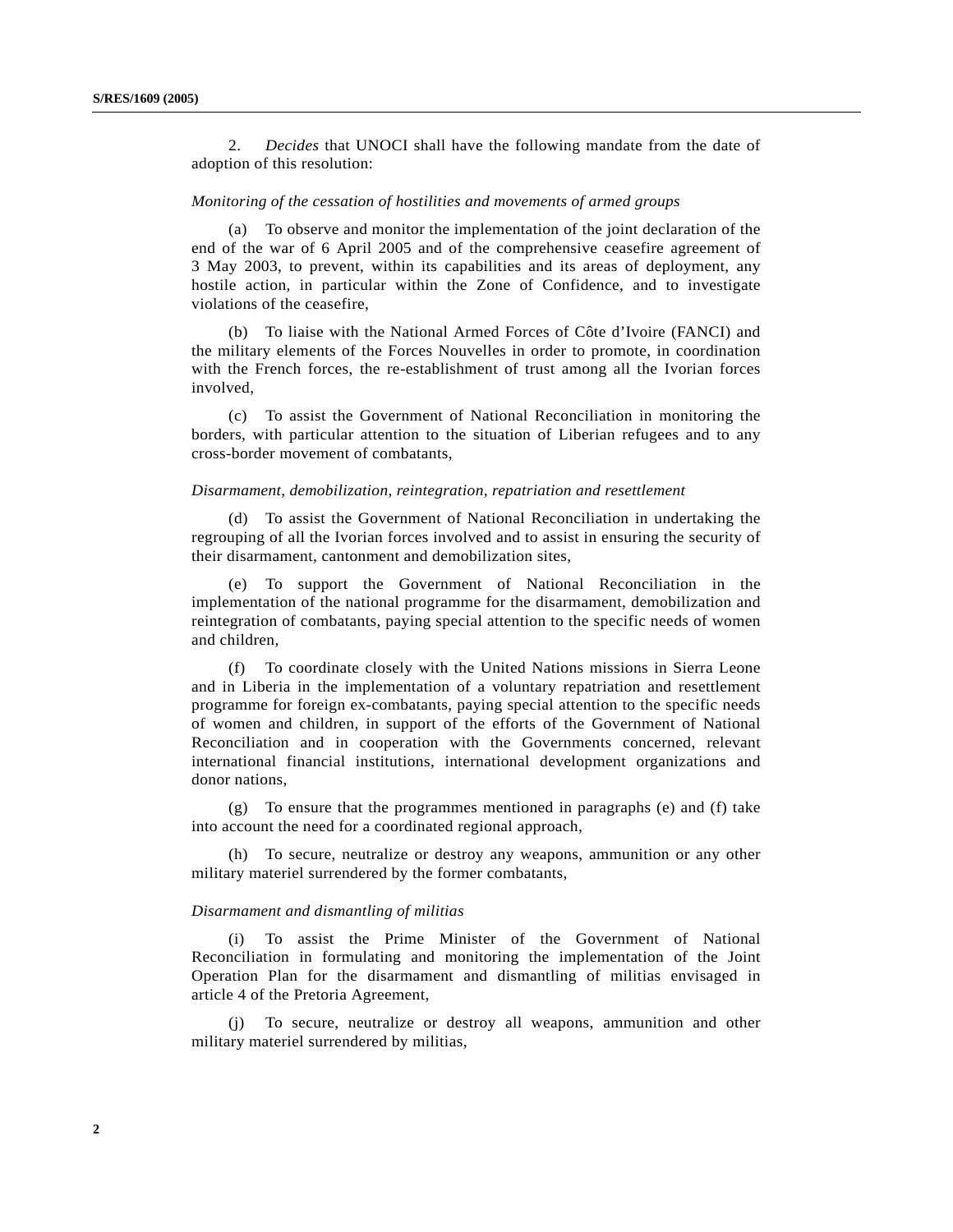## *Protection of United Nations personnel, institutions and civilians*

(k) To protect United Nations personnel, installations and equipment, ensure the security and freedom of movement of United Nations personnel and, without prejudice to the responsibility of the Government of National Reconciliation, to protect civilians under imminent threat of physical violence, within its capabilities and its areas of deployment,

(l) To support, in coordination with the Ivorian and South African authorities, the provision of security for members of the Government of National Reconciliation,

#### *Monitoring of the arms embargo*

(m) To monitor the implementation of the measures imposed by paragraph 7 of resolution 1572 (2004), in cooperation with the Group of Experts established under resolution 1584 (2005) and, as appropriate, with the United Nations Mission in Liberia (UNMIL), the United Nations Mission in Sierra Leone (UNAMSIL) and Governments concerned, including by inspecting, as they deem it necessary and without notice, the cargo of aircraft and of any transport vehicle using the ports, airports, airfields, military bases and border crossings of Côte d'Ivoire,

(n) To collect, as appropriate, arms and any related materiel brought into Côte d'Ivoire in violation of the measures imposed by paragraph 7 of resolution 1572 (2004), and to dispose of such arms and related materiel as appropriate,

#### *Support for humanitarian assistance*

(o) To facilitate the free flow of people, goods and humanitarian assistance, inter alia, by helping to establish the necessary security conditions and taking into account the special needs of vulnerable groups, especially women, children and elderly people,

## *Support for the redeployment of State administration*

(p) To facilitate, with the assistance of the African Union, ECOWAS and other international partners, the re-establishment by the Government of National Reconciliation of the authority of the State throughout Côte d'Ivoire which is essential for the social and economic recovery of the country,

#### *Support for the organization of open, free, fair and transparent elections*

(q) To provide all necessary technical assistance to the Government of National Reconciliation, the Independent Electoral Commission and other relevant agencies or institutes, with the support of the African Union, ECOWAS and other international partners, for the organization of open, free, fair and transparent presidential and legislative elections within the time frames envisaged in the Constitution of the Republic of Côte d'Ivoire,

(r) To provide technical information, advice and assistance as appropriate to the High Representative referred to in paragraph 7 of resolution 1603 (2005) of 3 June 2005,

(s) To contribute, within its capabilities and its areas of deployment, to the security of the areas where voting is to take place,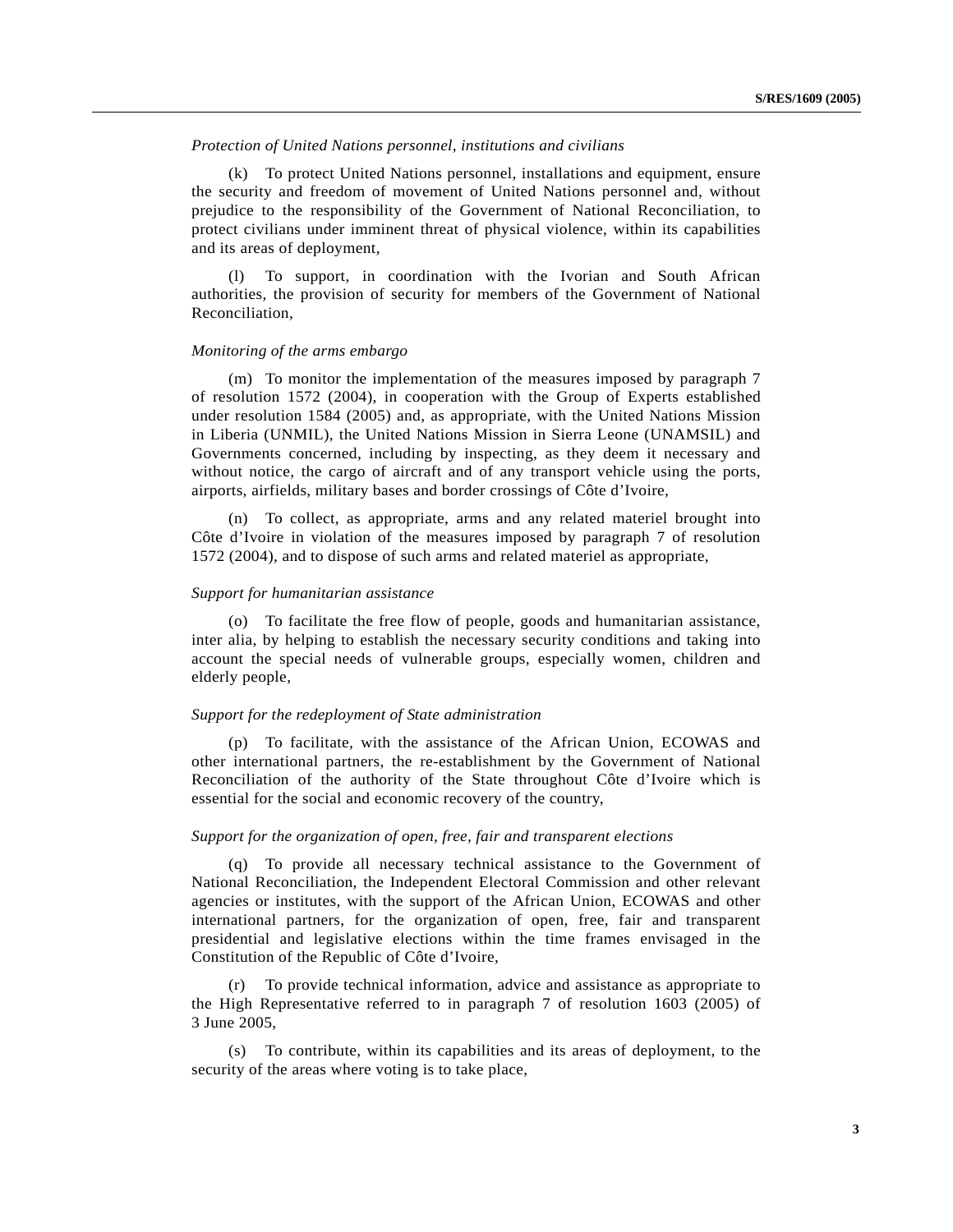## *Assistance in the field of human rights*

(t) To contribute to the promotion and protection of human rights in Côte d'Ivoire, with special attention to violence committed against children and women, to monitor and help investigate human rights violations with a view to ending impunity, and to keep the Security Council Committee established pursuant to resolution 1572 (2004) regularly informed of developments in this regard,

#### *Public information*

(u) To promote understanding of the peace process and the role of UNOCI among local communities and the parties, through the Mission's public information capacity, including its radio broadcasting capability,

(v) To monitor the Ivorian mass media, in particular with regard to any incidents of incitement by the media to hatred, intolerance and violence, and to keep the Security Council Committee established pursuant to resolution 1572 (2004) regularly informed of the situation in this regard,

#### *Law and order*

(w) To assist the Government of National Reconciliation in conjunction with the African Union, ECOWAS and other international organizations in restoring a civilian policing presence throughout Côte d'Ivoire, to advise the Government of National Reconciliation on the restructuring of the internal security services, and to assist the Ivorian parties with the implementation of temporary and interim security measures in the northern part of the country, as provided for in paragraph 6 of the Pretoria Agreement,

(x) To assist the Government of National Reconciliation in conjunction with the African Union, ECOWAS and other international organizations in reestablishing the authority of the judiciary and the rule of law throughout Côte d'Ivoire;

3. *Authorizes***,** for the period specified in paragraph 1 above, an increase in the military component of UNOCI of up to 850 additional personnel as well as an increase in the civilian police component of up to a ceiling of 725 civilian police personnel, including three formed police units, and the necessary additional civilian personnel;

4. *Authorizes* the Secretary-General to take all the necessary steps in order to implement as appropriate relevant measures envisaged in paragraphs 19 to 23 and in paragraph 76 (b) through (e) of his report on inter-mission cooperation and possible cross-border operations between the United Nations Mission in Sierra Leone (UNAMSIL), the United Nations Mission in Liberia (UNMIL) and the United Nations Operation in Côte d'Ivoire dated 2 March 2005 (S/2005/135), subject to the agreements of the troop-contributing countries and, where relevant, of the governments concerned and without prejudice to the performance of the mandates of these United Nations missions;

5. *Requests* the Secretary-General to seek the agreement of the countries contributing military and civilian police personnel to UNMIL, UNAMSIL and UNOCI to redeploy such personnel as may be needed on a temporary basis to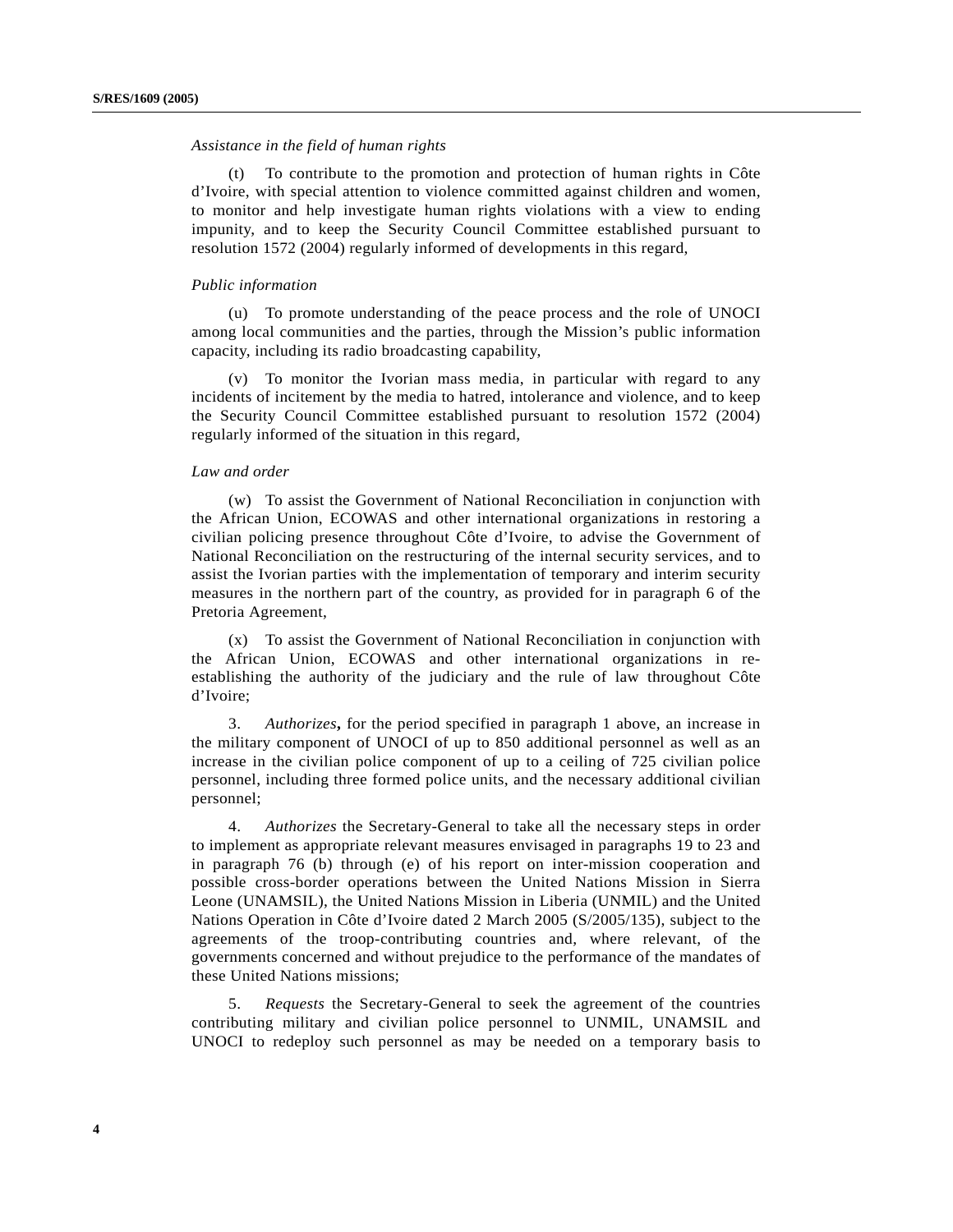reinforce another of the above three missions, as appropriate, taking account of the need to ensure effective performance of the current mandates of those missions;

6. *Authorizes*, subject to the necessary prior steps referred to in paragraphs 4 and 5 above, including the agreements of the troop-contributing countries and, where relevant, the governments concerned, the temporary redeployment of military and civilian police personnel among UNMIL, UNAMSIL and UNOCI to deal with challenges which cannot be handled within the authorized personnel ceiling of a given mission, subject to the following conditions:

(a) The Secretary-General shall inform the Security Council in advance of his intention to make such a redeployment, including its scope and duration, with the understanding that the implementation of the above-mentioned reinforcement will require a corresponding decision of the Security Council,

(b) Any forces redeployed shall continue to be counted against the authorized ceiling on military and civilian personnel of the mission from which they are being transferred and shall not count against the ceiling of the mission to which they are being transferred,

(c) Any such transfer shall not result in any increase in the total combined ceilings on military and civilian personnel deployed in UNOCI, UNAMSIL and UNMIL determined by the Security Council in the respective mandates of the three missions,

(d) Any such transfer shall not have the effect of extending the deployment period of personnel deployed under the mandate of their original mission, unless the Security Council decides otherwise;

7. *Decides* to review the troop level of UNOCI by 31 December 2005, including the civilian police component, in the light of the situation in Côte d'Ivoire after the forthcoming general elections and on the basis of the tasks remaining to be carried out, with a view to further reduction as appropriate;

8. *Authorizes* UNOCI to use all necessary means to carry out its mandate, within its capabilities and its areas of deployment;

9. *Requests* UNOCI to carry out its mandate in close liaison with the United Nations missions in Sierra Leone and in Liberia, including especially in the prevention of movements of arms and combatants across shared borders and the implementation of disarmament and demobilization programmes;

10. *Underlines* the importance of mainstreaming the gender perspective in peacekeeping operations and post-conflict peacebuilding and of appropriate expertise in this regard, and *encourages* UNOCI to actively address this issue;

11. *Welcomes* the efforts undertaken by UNOCI to implement the Secretary-General's zero tolerance policy on sexual exploitation and abuse and to ensure full compliance of its personnel with the United Nations code of conduct, *requests* the Secretary-General to continue to take all necessary action in this regard and to keep the Security Council informed, and *urges* troop-contributing countries to take appropriate preventive action including the conduct of pre-deployment awareness training, and to take disciplinary action and other action to ensure that such acts are properly investigated and punished in cases involving their personnel;